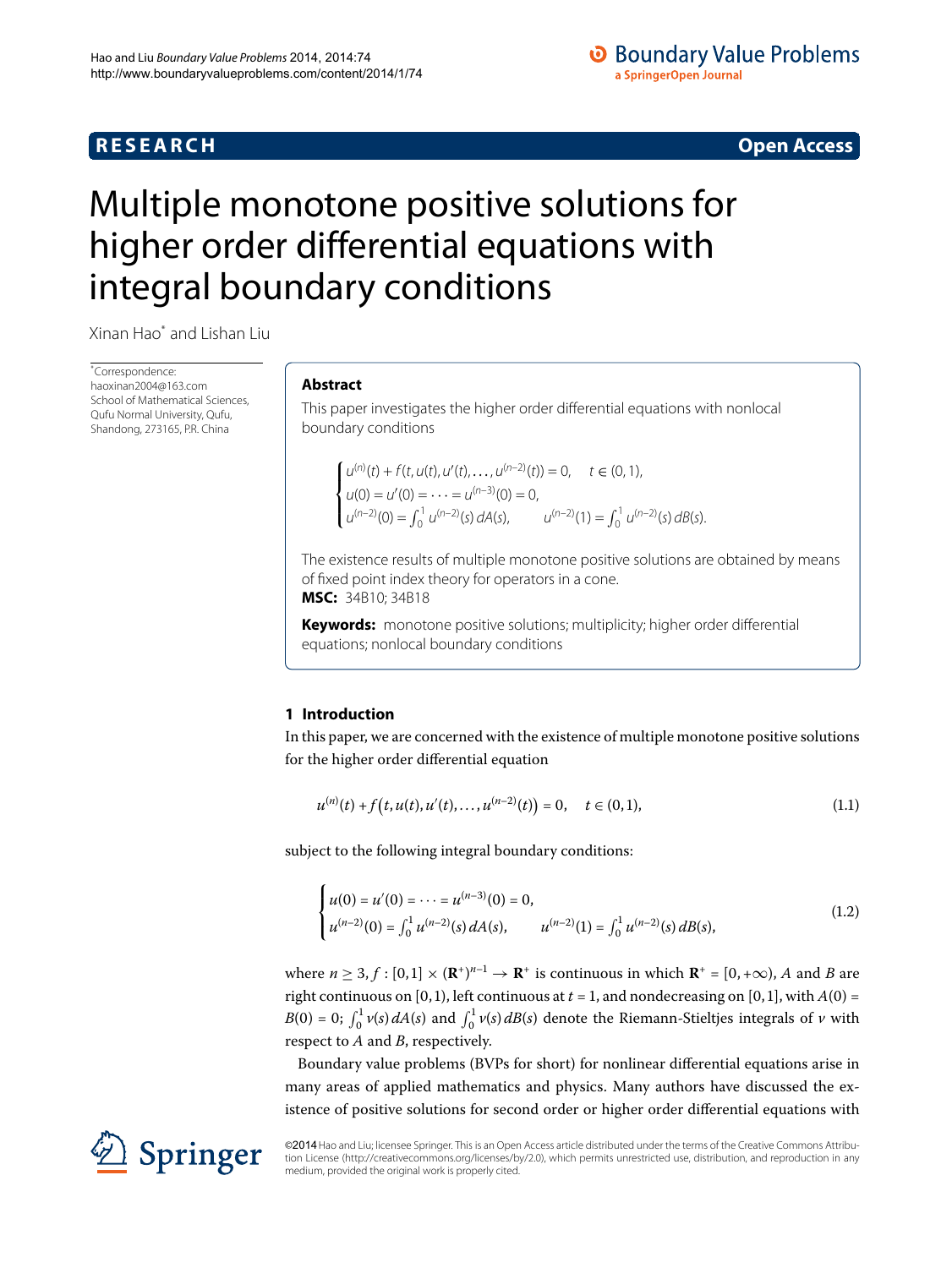boundary conditions defined at a finite number of points, for instance,  $[1-12]$  $[1-12]$ . In  $[2]$ , Graef and Yang considered the following *n*th-order multi-point BVP:

$$
\begin{cases} u^{(n)}(t) + \lambda g(t)f(u(t)) = 0, \quad t \in (0,1), \\ u(0) = u'(0) = \cdots = u^{(n-2)}(0) = \sum_{i=1}^{m} a_i u^{(n-2)}(\xi_i) - u^{(n-2)}(1) = 0, \end{cases}
$$

where  $n \ge 3$ ,  $\lambda > 0$  is a parameter,  $g$  and  $f$  are continuous functions,  $\frac{1}{2} \le \xi_1 < \xi_2 < \cdots < \xi_m <$  $1, a_i > 0$  for  $1 \leq i \leq m$  and  $\sum_{i=1}^{m} a_i = 1$ . The authors obtained the existence and nonexistence results of positive solutions by using Krasnosel'skii's fixed point theorem in cones. In [5[\]](#page-10-3), we studied the following second order *m*-point nonhomogeneous BVP:

$$
\begin{cases} u''(t) + a(t)f(t, u) = 0, & t \in (0, 1), \\ u(0) = 0, u(1) - \sum_{i=1}^{m-2} k_i u(\xi_i) = b, \end{cases}
$$

where  $b > 0$ ,  $k_i > 0$   $(i = 1, 2, ..., m - 2)$ ,  $0 < \xi_1 < \xi_2 < \cdots < \xi_{m-2} < 1$ ,  $\sum_{i=1}^{m-2} k_i \xi_i < 1$ . The authors obtained the existence, nonexistence and multiplicity of positive solutions by using the Krasnosel'skii-Guo fixed point theorem, the upper-lower solutions method and topological degree theory.

Boundary value problems with integral boundary conditions for ordinary differential equations represent a very interesting and important class of problems and arise in the study of various physical, biological and chemical processes  $[13-15]$  $[13-15]$ , such as heat conduction, chemical engineering, underground water flow, thermo-elasticity, and plasma physics. They include two, three, multi-point and nonlocal BVPs as special cases. The existence and multiplicity of positive solutions for such problems have received a great deal of attention, see  $[16-32]$  $[16-32]$  and the references therein. In  $[17]$ , Feng, Ji and Ge considered the existence and multiplicity of positive solutions for a class of nonlinear boundary value problems of second order differential equations with integral boundary conditions in ordered Banach spaces

$$
\begin{cases}\nx''(t) + f(t, x(t)) = \theta, & t \in (0, 1), \\
x(0) = \int_0^1 g(t)x(t) dt, & x(1) = \theta, \text{ or} \\
x(0) = \theta, & x(1) = \int_0^1 g(t)x(t) dt.\n\end{cases}
$$

The arguments are based upon a specially constructed cone and fixed point theory in a cone for strict set contraction operators.

Motivated by the works mentioned above, in this paper, we consider the existence of multiple monotone positive solutions for BVP  $(1.1)$  $(1.1)$  $(1.1)$  and  $(1.2)$ . In comparison with previous works, our paper has several new features. Firstly, we consider higher order boundary value problems, and we allow the nonlinearity  $f$  to contain derivatives of the unknown function  $u(t)$  up to  $n-2$  order. Secondly, we discuss the boundary value problem with integral boundary conditions, *i[.](#page-0-2)e.*, BVP  $(1.1)$  and  $(1.2)$ , which includes two-point, threepoint, multi-point and nonlocal boundary value problems as special cases. Thirdly, we consider the existence of multiple monotone positive solutions. To our knowledge, few papers have considered the monotone positive solutions for a higher order differential equation with integral boundary conditions. We shall emphasize here that with these new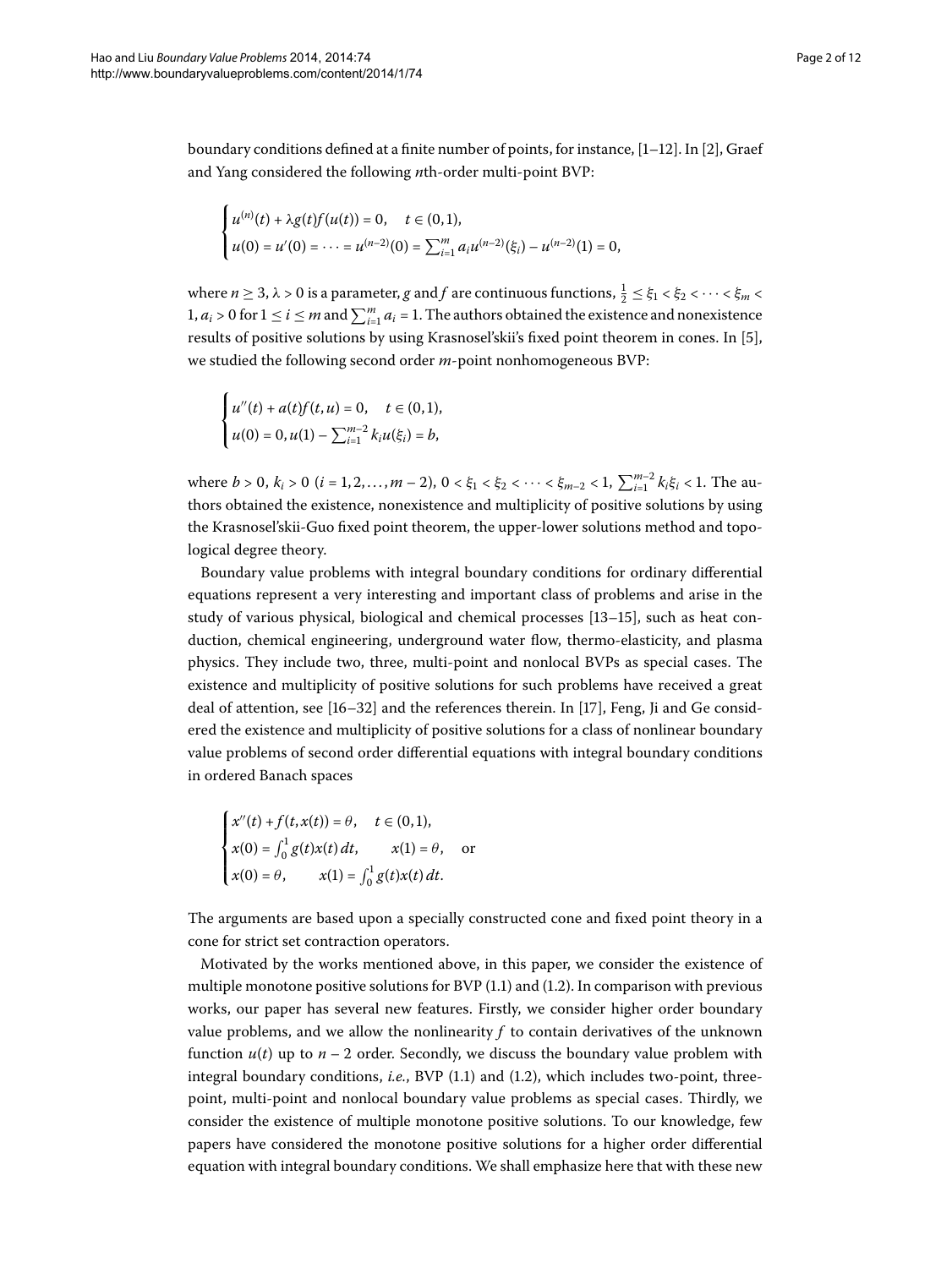<span id="page-2-2"></span>features our work improves and generalizes the results of [2[\]](#page-10-2) and some other known results to some degree. In this work we shall also utilize the following fixed point theorem in cones.

Lemma 1.1 ([33[,](#page-11-1) 34]) Let K be a cone in a Banach space E. Let D be an open bounded subset *of E with*  $D_K = D \cap K \neq \emptyset$  and  $\overline{D}_K \neq K$ . Assume that  $A : \overline{D}_K \rightarrow K$  is a compact operator such *that u*  $\neq$  *Au for u*  $\in$   $\partial D_K$ *. Then the following results hold.* 

- (1) *If*  $||Au|| \le ||u||$ ,  $u \in \partial D_K$ , then  $i_K(A, D_K) = 1$ .
- (2) *If there exists*  $e \in K \setminus \{0\}$  *such that*  $u \neq Au + \lambda e$  *for all*  $u \in \partial D_K$  *and*  $\lambda > 0$ *, then*  $i_K(A, D_K) = 0.$
- (3) Let *U* be open in *E* such that  $\overline{U} \subset D_K$ . If  $i_K(A, D_K) = 1$  and  $i_K(A, U_K) = 0$ , then *A* has *a* fixed point in  $D_K \backslash \overline{U}_K$ . The same result holds if  $i_K(A, D_K) = 0$  and  $i_K(A, U_K) = 1$ .

## **2 Preliminary lemmas**

Let  $E = \{u \in C^{n-2}[0,1]: u^{(i)}(0) = 0, 0 \le i \le n-3\}$ , then *E* is a Banach space with the norm  $||u|| = \sup_{t \in [0,1]} |u^{(n-2)}(t)|$  for each  $u \in E$ .

We make the following assumptions:

 $(H_1)$   $f : [0,1] \times (\mathbf{R}^*)^{n-1} \to \mathbf{R}^+$  is continuous.  $(H_2)$   $k_1 > 0$ ,  $k_4 > 0$ ,  $k > 0$ , where  $k = k_1 k_4 - k_2 k_3$ ,

<span id="page-2-1"></span><span id="page-2-0"></span>
$$
k_1 = 1 - \int_0^1 (1 - s) dA(s), \qquad k_2 = \int_0^1 s dA(s),
$$
  

$$
k_3 = \int_0^1 (1 - s) dB(s), \qquad k_4 = 1 - \int_0^1 s dB(s).
$$

**Lemma 2.1** Assume that  $(H_2)$  holds. Then, for any  $y \in C[0,1]$ , the BVP

$$
\begin{cases}\n-u''(t) = y(t), & t \in (0,1), \\
u(0) = \int_0^1 u(t) dA(t), & u(1) = \int_0^1 u(t) dB(t)\n\end{cases}
$$
\n(2.1)

*has a unique solution u that can be expressed in the form*

$$
u(t) = \int_0^1 H(t,s)y(s) \, ds, \quad t \in [0,1], \tag{2.2}
$$

*where*

$$
H(t,s) = G(t,s) + \frac{tk_3 + (1-t)k_4}{k}G_A(s) + \frac{tk_1 + (1-t)k_2}{k}G_B(s),
$$
  
\n
$$
G_A(s) = \int_0^1 G(\tau,s) dA(\tau), \qquad G_B(s) = \int_0^1 G(\tau,s) dB(\tau),
$$
  
\n
$$
G(t,s) = \begin{cases} t(1-s), & 0 \le t \le s \le 1, \\ s(1-t), & 0 \le s \le t \le 1. \end{cases}
$$
\n(2.3)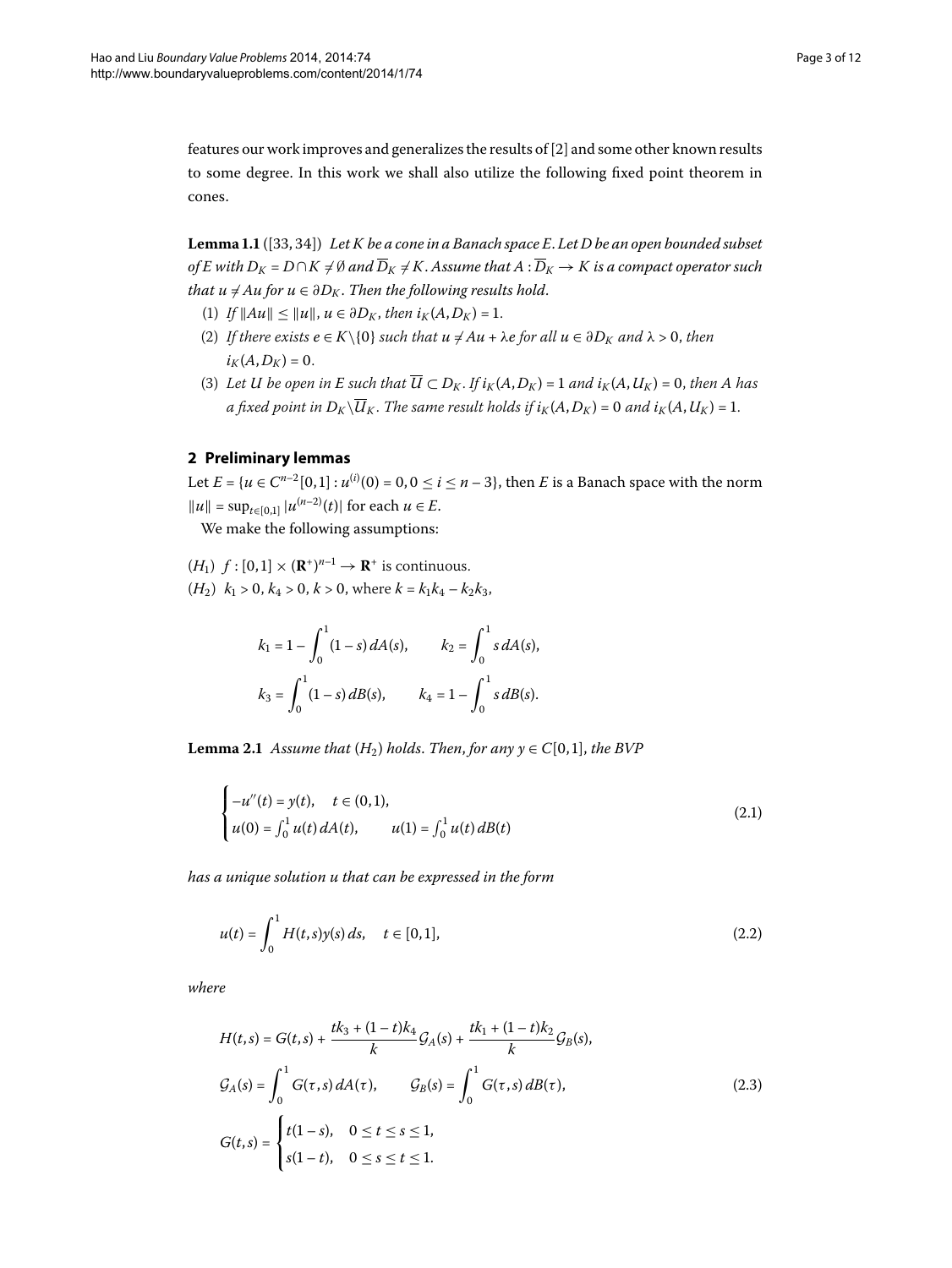*Proof* Firstly, we prove that if  $u$  is a solution of BVP (2.1), then it will take the form of (2.2). Now, integrating differential equation (2[.](#page-2-0)1) from 0 to *t* twice, we have

<span id="page-3-1"></span><span id="page-3-0"></span>
$$
u(t) = u(0) + u'(0)t - \int_0^t (t-s)y(s) ds.
$$
 (2.4)

Letting  $t = 1$  in (2[.](#page-3-0)4), we get

<span id="page-3-2"></span>
$$
u'(0) = u(1) - u(0) + \int_0^1 (1 - s)y(s) ds.
$$
 (2.5)

Substituting the boundary conditions of  $(2.1)$  and  $(2.5)$  into  $(2.4)$  yields

$$
u(t) = u(0) + \left[ u(1) - u(0) + \int_0^1 (1 - s)y(s) ds \right] t - \int_0^t (t - s)y(s) ds
$$
  
=  $(1 - t) \int_0^1 u(t) dA(t) + t \int_0^1 u(t) dB(t) + \int_0^1 G(t, s)y(s) ds,$  (2.6)

and, consequently,

$$
\int_0^1 u(t) dA(t) = \int_0^1 (1-t) dA(t) \int_0^1 u(t) dA(t) + \int_0^1 t dA(t) \int_0^1 u(t) dB(t)
$$
  
+ 
$$
\int_0^1 \int_0^1 G(t,s)y(s) ds dA(t),
$$
  

$$
\int_0^1 u(t) dB(t) = \int_0^1 (1-t) dB(t) \int_0^1 u(t) dA(t) + \int_0^1 t dB(t) \int_0^1 u(t) dB(t)
$$
  
+ 
$$
\int_0^1 \int_0^1 G(t,s)y(s) ds dB(t).
$$

Solving the above two equations for  $\int_0^1 u(t) dA(t)$  and  $\int_0^1 u(t) dB(t)$ , we have

<span id="page-3-3"></span>
$$
\begin{pmatrix} k_1 & -k_2 \ -k_3 & k_4 \end{pmatrix} \begin{pmatrix} \int_0^1 u(t) \, dA(t) \\ \int_0^1 u(t) \, dB(t) \end{pmatrix} = \begin{pmatrix} \int_0^1 \int_0^1 G(t,s)y(s) \, ds \, dA(t) \\ \int_0^1 \int_0^1 G(t,s)y(s) \, ds \, dB(t) \end{pmatrix},
$$

and so

$$
\begin{pmatrix} \int_0^1 u(t) dA(t) \\ \int_0^1 u(t) dB(t) \end{pmatrix} = k^{-1} \begin{pmatrix} k_4 & k_2 \\ k_3 & k_1 \end{pmatrix} \begin{pmatrix} \int_0^1 \int_0^1 G(t,s)y(s) ds dA(t) \\ \int_0^1 \int_0^1 G(t,s)y(s) ds dB(t) \end{pmatrix}.
$$
 (2.7)

Hence,  $(2.2)$  $(2.2)$  $(2.2)$  follows from  $(2.6)$  and  $(2.7)$ .

Next we prove that the  $u$  given by  $(2.2)$  satisfies the differential equation and boundary conditions of  $(2.1)$  $(2.1)$  $(2.1)$ . From  $(2.2)$ , we have

<span id="page-3-4"></span>
$$
u(t) = \int_0^t s(1-t)y(s) ds + \int_t^1 t(1-s)y(s) ds
$$
  
+ 
$$
\frac{tk_3 + (1-t)k_4}{k} \int_0^1 \left[ \int_0^1 G(\tau, s) dA(\tau) \right] y(s) ds
$$
  
+ 
$$
\frac{tk_1 + (1-t)k_2}{k} \int_0^1 \left[ \int_0^1 G(\tau, s) dB(\tau) \right] y(s) ds.
$$
 (2.8)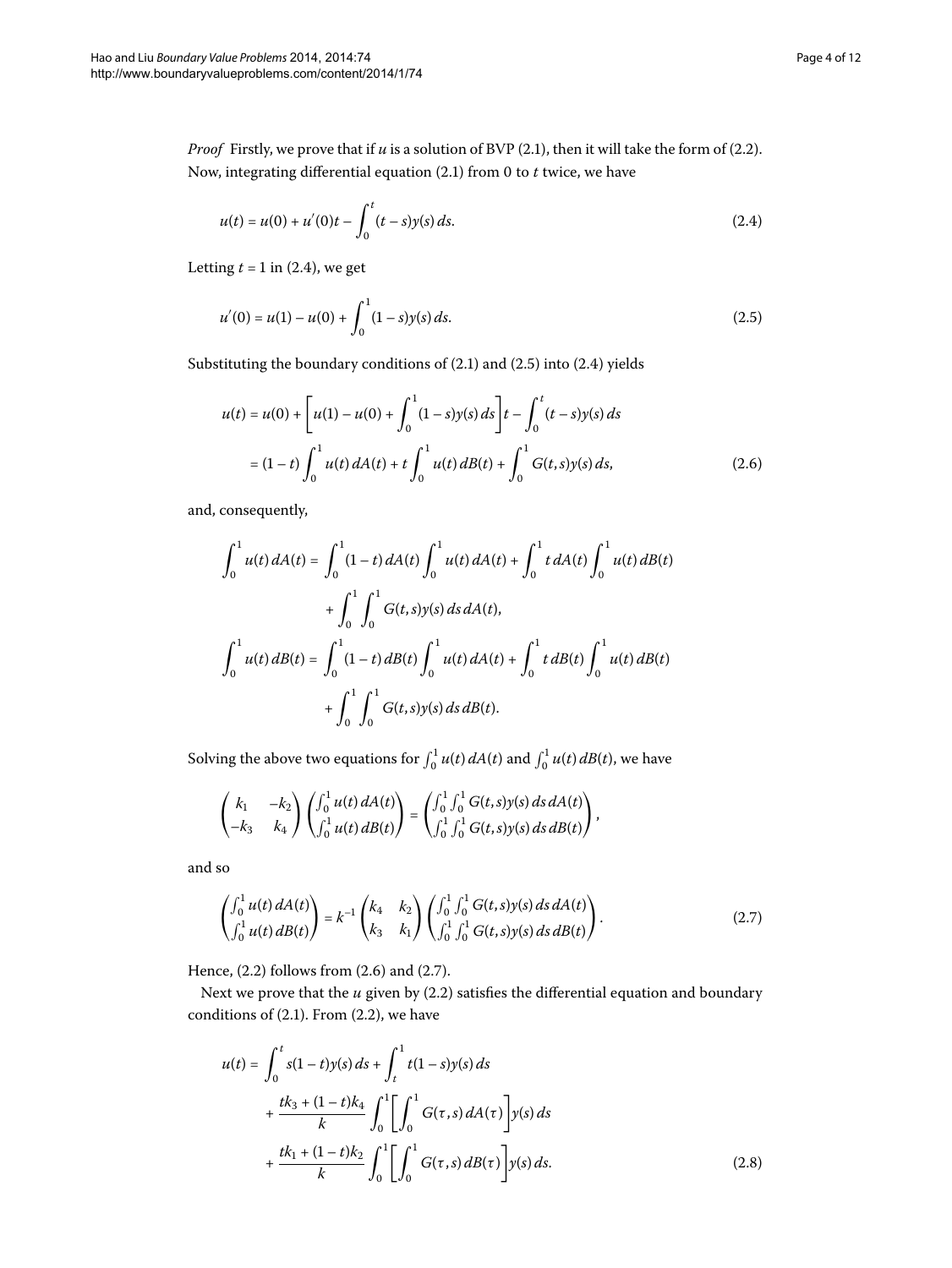Direct differentiation of (2.8) gives  $u''(t) = -y(t)$ . Also, from (2.2) we have

$$
\int_0^1 u(t) dA(t) = \int_0^1 \int_0^1 G(t, s) y(s) ds dA(t)
$$
  
+  $k^{-1} [k_3 k_2 + k_4 (1 - k_1)] \int_0^1 \left[ \int_0^1 G(\tau, s) dA(\tau) \right] y(s) ds$   
+  $k^{-1} [k_1 k_2 + k_2 (1 - k_1)] \int_0^1 \left[ \int_0^1 G(\tau, s) dB(\tau) \right] y(s) ds$   
=  $k^{-1} k_4 \int_0^1 \int_0^1 G(\tau, s) y(s) dA(\tau) ds$   
+  $k^{-1} k_2 \int_0^1 \int_0^1 G(\tau, s) y(s) dB(\tau) ds$ ,

and, similarly,

<span id="page-4-0"></span>
$$
\int_0^1 u(t) \, dB(t) = k^{-1} k_3 \int_0^1 \int_0^1 G(\tau, s) y(s) \, dA(\tau) \, ds + k^{-1} k_1 \int_0^1 \int_0^1 G(\tau, s) y(s) \, dB(\tau) \, ds.
$$

Therefore, by solving the above two equations with the double integrals as unknowns, we have

<span id="page-4-1"></span>
$$
\int_0^1 \int_0^1 G(\tau, s) y(s) dA(\tau) ds = k_1 \int_0^1 u(t) dA(t) - k_2 \int_0^1 u(t) dB(t)
$$
\n(2.9)

and

$$
\int_0^1 \int_0^1 G(\tau, s) y(s) \, d\mathcal{B}(\tau) \, ds = -k_3 \int_0^1 u(t) \, d\mathcal{A}(t) + k_4 \int_0^1 u(t) \, d\mathcal{B}(t). \tag{2.10}
$$

Hence (2[.](#page-4-1)6) follows from (2.2), (2.9) and (2.10), and thus  $u(0) = \int_0^1 u(t) dA(t)$ ,  $u(1) =$  $\int_0^1 u(t) dB(t)$ . This completes the proof.  $\Box$  $\Box$ 

Defining

$$
G_3(t,s) = \int_0^t H(v,s) \, dv, \qquad G_i(t,s) = \int_0^t G_{i-1}(v,s) \, dv, \quad i \geq 4,
$$

then  $G_n(t,s)$  is the Green function of BVP (1[.](#page-0-1)1) and (1.2). Moreover, solving BVP (1.1) and  $(1.2)$  $(1.2)$  $(1.2)$  is equivalent to finding a solution of the following integral equation:

<span id="page-4-3"></span>
$$
u(t) = \int_0^1 G_n(t,s)f(s,u(s),u'(s),\ldots,u^{(n-2)}(s))\,ds, \quad t \in [0,1].
$$

<span id="page-4-2"></span>**Remark 2.1** If  $(H_2)$  holds, then for any  $t, s \in [0, 1]$ , it is easy to testify that

$$
G(t,s) \ge 0, \qquad H(t,s) \ge 0, \qquad G_n(t,s) \ge 0, \quad n \ge 3. \tag{2.11}
$$

**Lemma 2.2** Let  $\delta \in (0, \frac{1}{2})$ , then for any  $t \in [\delta, 1 - \delta]$ ,  $\eta, s \in [0, 1]$ , we have

$$
H(t,s)\geq \delta H(\eta,s).
$$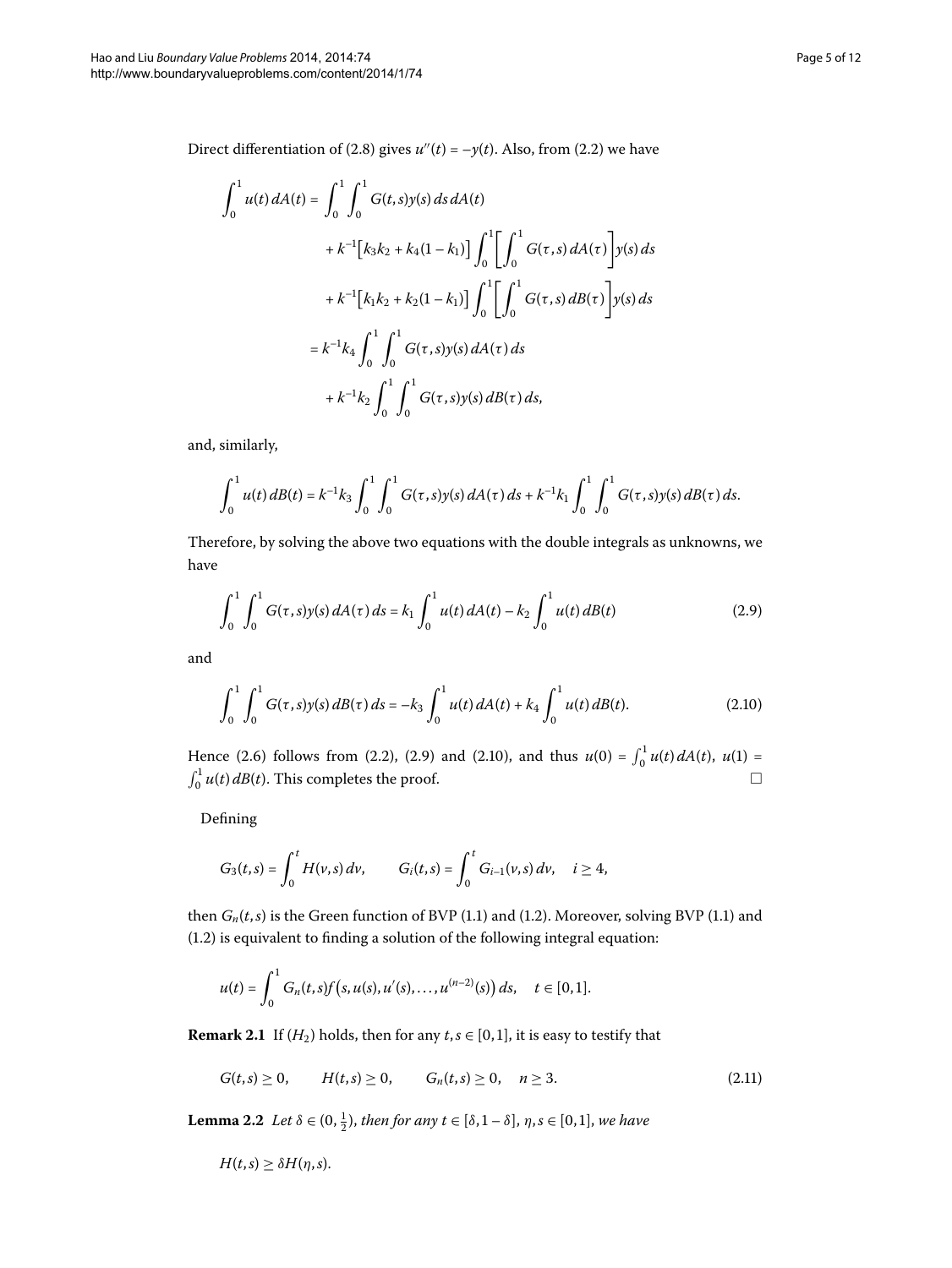*Proof* It is easy to show that  $G(t,s) \geq \delta G(\eta,s)$ ,  $\forall t \in [\delta,1-\delta]$ ,  $\eta,s \in [0,1]$ . For  $t \in [\delta,1-\delta]$ ,  $\eta, s \in [0, 1]$ , we have

$$
H(t,s) = G(t,s) + \frac{tk_3 + (1-t)k_4}{k} \int_0^1 G(\tau,s) dA(\tau) + \frac{tk_1 + (1-t)k_2}{k} \int_0^1 G(\tau,s) dB(\tau)
$$
  
\n
$$
\geq \delta G(\eta,s) + \frac{\delta(k_3 + k_4)}{k} \int_0^1 G(\tau,s) dA(\tau) + \frac{\delta(k_1 + k_2)}{k} \int_0^1 G(\tau,s) dB(\tau)
$$
  
\n
$$
\geq \delta \left[ G(\eta,s) + \frac{\eta k_3 + (1-\eta)k_4}{k} \int_0^1 G(\tau,s) dA(\tau) + \frac{\eta k_1 + (1-\eta)k_2}{k} \int_0^1 G(\tau,s) dB(\tau) \right]
$$
  
\n
$$
= \delta H(\eta,s).
$$

<span id="page-5-1"></span>For any  $s \in [0, 1]$ , we define  $\mathcal{H}(s) = \max_{t \in [0, 1]} H(t, s)$ [.](#page-4-2) From Lemma 2.2, we know that

$$
\delta \mathcal{H}(s) \le H(t,s) \le \mathcal{H}(s), \quad t \in [\delta, 1-\delta], s \in [0,1]. \tag{2.12}
$$

**Lemma 2[.](#page-0-2)3** Assume that  $(H_2)$  holds. If  $u \in C^n[0,1]$  satisfies the boundary conditions (1.2) *and*

$$
u^{(n)}(t) \le 0, \quad t \in [0,1],
$$

*then*

$$
u(t) \ge 0
$$
 and  $u'(t) \ge 0$  for  $t \in [0,1]$ . (2.13)

*Proof* Let *m*(*t*) =  $u^{(n-2)}(t)$ , *t* ∈ [0,1], then we have

$$
\begin{cases} m''(t) \le 0, & t \in [0,1], \\ m(0) = \int_0^1 m(t) dA(t), & m(1) = \int_0^1 m(t) dB(t). \end{cases}
$$

For  $t \in [0, 1]$ ,  $m''(t) \leq 0$  implies that

$$
m(t) = m[(1-t) \cdot 0 + t \cdot 1] \ge (1-t)m(0) + tm(1).
$$

Thus

$$
m(0) = \int_0^1 m(t) dA(t) \ge m(0) \int_0^1 (1-t) dA(t) + m(1) \int_0^1 t dA(t)
$$
  
=  $(1 - k_1)m(0) + k_2m(1),$ 

*i.e.*,

$$
m(0)\geq \frac{k_2}{k_1}m(1).
$$

<span id="page-5-2"></span><span id="page-5-0"></span> $\Box$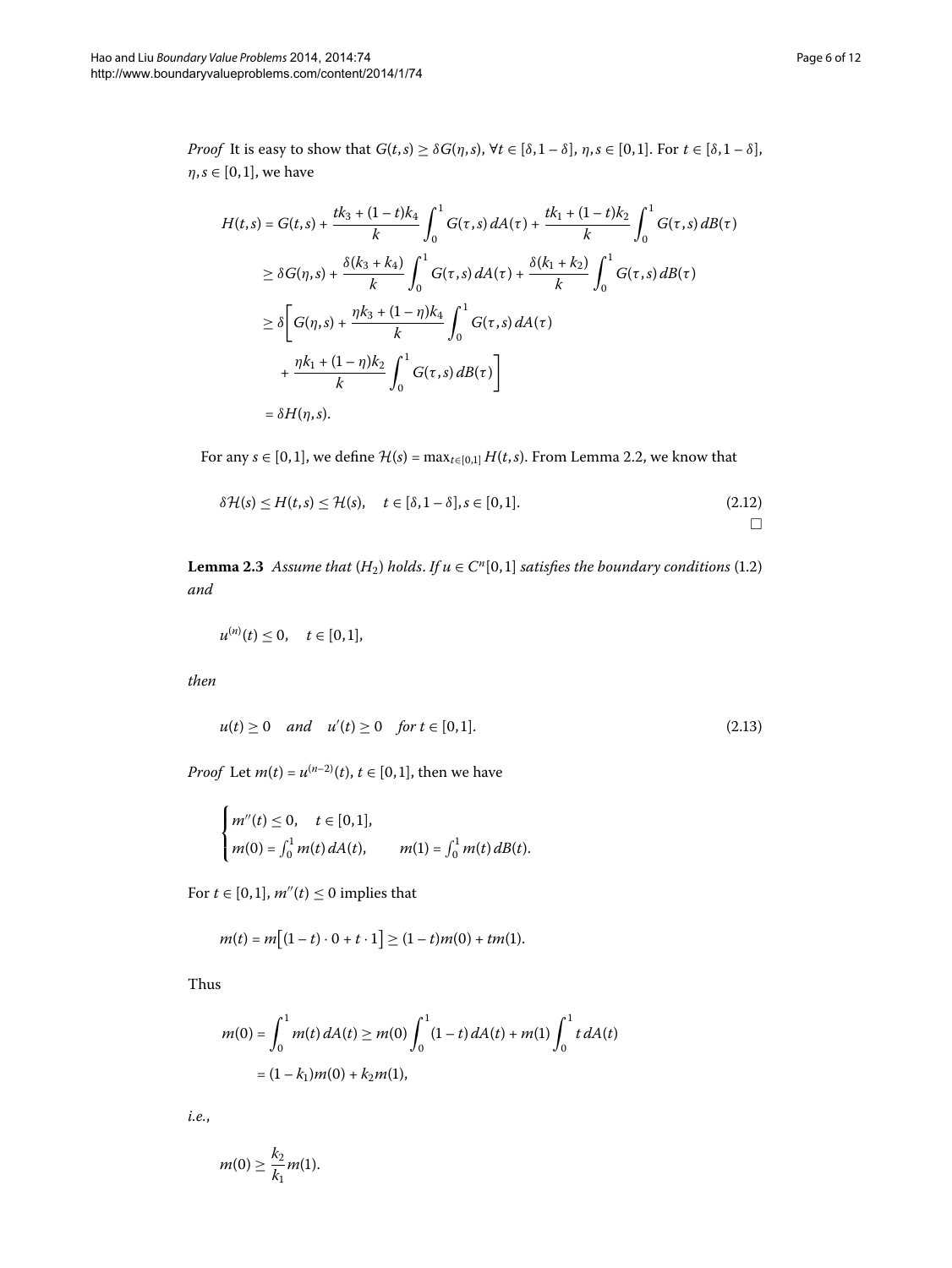On the other hand,

$$
m(1) = \int_0^1 m(t) \, dB(t) \ge m(0) \int_0^1 (1-t) \, dB(t) + m(1) \int_0^1 t \, dB(t)
$$
  
=  $k_3 m(0) + (1 - k_4)m(1)$ ,

and so

<span id="page-6-0"></span>
$$
m(1) \geq \frac{k_3}{k_4}m(0) \geq \frac{k_2k_3}{k_1k_4}m(1),
$$

*i.e.*,  $km(1) \ge 0$ , therefore  $m(1) \ge 0$ , and so  $m(0) \ge 0$ .

Now,  $m(0) \ge 0$ ,  $m(1) \ge 0$  and  $m(t)$  is concave downward, so we have

$$
m(t) = u^{(n-2)}(t) \ge 0, \quad t \in [0,1].
$$
\n(2.14)

From (2[.](#page-5-0)14) and  $u(0) = u'(0) = \cdots = u^{(n-3)}(0) = 0$ , we obtain (2.13). This completes the proof of Lemma 2.3.  $\Box$ 

**Remark 2[.](#page-0-1)2** From Lemma 2.3, if  $u$  is a positive solution of BVP (1.1) and (1.2), then  $u$  is nondecreasing on  $[0, 1]$ , *i[.](#page-0-2)e.*,  $u$  is a monotone positive solution of BVP (1.1) and (1.2). Let

<span id="page-6-1"></span>
$$
K = \left\{ u \in E : u^{(n-2)}(t) \ge 0, t \in [0,1], u^{(n-2)}(t) \ge \delta ||u||, t \in [\delta, 1-\delta] \right\}.
$$

Obviously, *K* is a cone in *E*. For any  $\rho > 0$ , let  $K_{\rho} = \{u \in K : ||u|| < \rho\}$ ,  $\partial K_{\rho} = \{u \in K : ||u|| =$ *ρ*} and  $\overline{K}_\rho = \{u \in K : ||u|| \le \rho\}$ . Define an operator  $T: K \to E$  as follows:

$$
(Tu)(t) = \int_0^1 G_n(t,s)f(s,u(s),u'(s),\ldots,u^{(n-2)}(s))\,ds, \quad t \in [0,1].
$$
\n(2.15)

Then  $u$  is a solution of BVP (1[.](#page-0-2)1) and (1.2) if and only if  $u$  solves the operator equation  $u = Tu$ .

**Lemma 2.4** Suppose that  $(H_1)$  and  $(H_2)$  hold, then  $T: K \to K$  is completely continuous.

*Proof* For all  $u \in K$ ,  $t \in [0, 1]$ , by  $(H_1)$ , (2[.](#page-5-2)11), (2.12) and (2.15), we have

$$
(Tu)^{(n-2)}(t) = \int_0^1 H(t,s)f(s,u(s),u'(s),...,u^{(n-2)}(s)) ds \ge 0,
$$
  

$$
(Tu)^{(n-2)}(t) = \int_0^1 H(t,s)f(s,u(s),u'(s),...,u^{(n-2)}(s)) ds
$$
  

$$
\le \int_0^1 H(s)f(s,u(s),u'(s),...,u^{(n-2)}(s)) ds,
$$

and

$$
||Tu|| \leq \int_0^1 \mathcal{H}(s) f(s, u(s), u'(s), \dots, u^{(n-2)}(s)) ds.
$$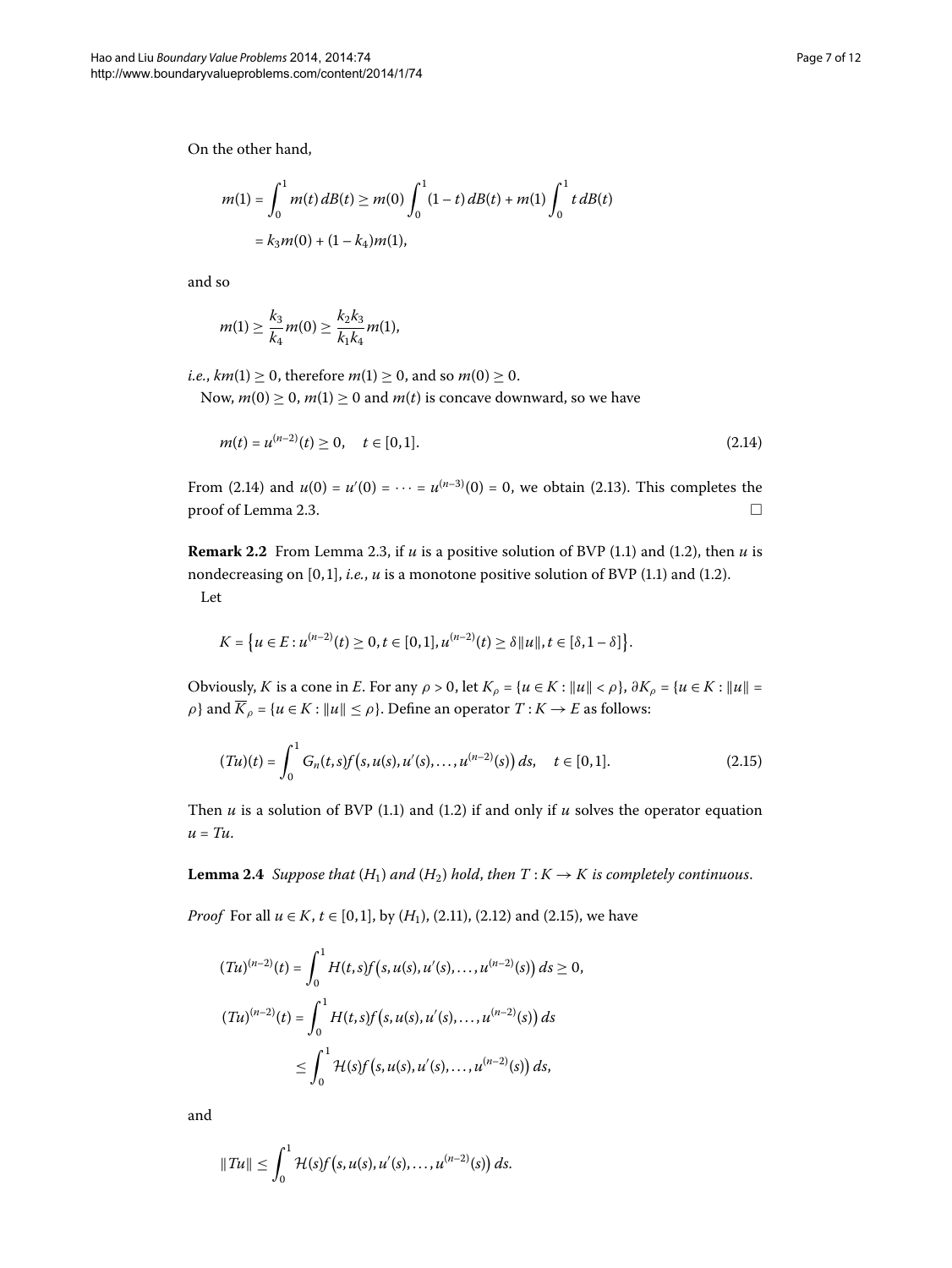Thus, further from the first inequality of  $(2.12)$  $(2.12)$  $(2.12)$ , we have

$$
(Tu)^{(n-2)}(t) = \int_0^1 H(t,s)f(s,u(s),u'(s),\ldots,u^{(n-2)}(s)) ds
$$
  
\n
$$
\geq \delta \int_0^1 \mathcal{H}(s)f(s,u(s),u'(s),\ldots,u^{(n-2)}(s)) ds
$$
  
\n
$$
\geq \delta ||Tu||, \quad t \in [\delta,1-\delta].
$$

Hence,  $Tu \in K$  and  $T(K) \subset K$ .

Next by standard methods and the Ascoli-Arzela theorem, one can prove that  $T: K \to K$ is completely continuous. So this is omitted.  $\hfill \Box$ 

<span id="page-7-0"></span>Let

$$
\Omega_{\rho} = \left\{ u \in K : \min_{\delta \le t \le 1-\delta} u^{(n-2)}(t) < \delta \rho \right\}
$$
  
= 
$$
\left\{ u \in E : u^{(n-2)}(t) \ge 0, t \in [0,1], \delta ||u|| \le \min_{\delta \le t \le 1-\delta} u^{(n-2)}(t) < \delta \rho \right\}.
$$

Proceeding as for the proof of Lemma 2.5 in [33[\]](#page-11-1), we have the following.

## L**emma** 2.5  $\,\Omega_\rho$  has the following properties:

(a)  $\Omega$ <sub>ρ</sub> is open relative to K; (b)  $K_{\delta\rho} \subset \Omega_\rho \subset K_\rho;$ (c)  $u \in \partial \Omega$  *j if and only if*  $\min_{\delta \le t \le 1-\delta} u^{(n-2)}(t) = \delta \rho;$ (d) *if*  $u \in \partial \Omega_{\rho}$ , then  $\delta \rho \leq u^{(n-2)}(t) \leq \rho$  for  $\delta \leq t \leq 1-\delta$ .

Now for convenience we introduce the following notations:

$$
f_{\delta\rho,\rho} = \min\left\{\min_{\delta \le t \le 1-\delta} \frac{f(t, u_0, \dots, u_{n-2})}{\rho} : u_0, u_1, \dots, u_{n-3} \in [0, \rho], u_{n-2} \in [\delta\rho, \rho]\right\},\
$$
  

$$
f^{0,\rho} = \max\left\{\max_{0 \le t \le 1} \frac{f(t, u_0, u_1, \dots, u_{n-2})}{\rho} : (u_0, u_1, \dots, u_{n-2}) \in [0, \rho]^{n-1}\right\},\
$$
  

$$
f^{0} = \lim_{u_0, u_1, \dots, u_{n-2} \to 0} \max_{0 \le t \le 1} \frac{f(t, u_0, u_1, \dots, u_{n-2})}{u_{n-2}},\
$$
  

$$
f^{\infty} = \lim_{u_0 + u_1 + \dots + u_{n-2} \to +\infty} \max_{0 \le t \le 1} \frac{f(t, u_0, u_1, \dots, u_{n-2})}{u_0 + u_1 + \dots + u_{n-2}},\
$$
  

$$
f_0 = \lim_{u_0, u_1, \dots, u_{n-2} \to 0} \min_{\delta \le t \le 1-\delta} \frac{f(t, u_0, u_1, \dots, u_{n-2})}{u_{n-2}},\
$$
  

$$
f_{\infty} = \lim_{u_0 + u_1 + \dots + u_{n-2} \to +\infty} \min_{\delta \le t \le 1-\delta} \frac{f(t, u_0, u_1, \dots, u_{n-2})}{u_0 + u_1 + \dots + u_{n-2}},\
$$
  

$$
m = \left(\max_{0 \le t \le 1} \int_0^1 H(t, s) ds\right)^{-1}, \qquad M = \left(\min_{\delta \le t \le 1-\delta} \int_\delta^{1-\delta} H(t, s) ds\right)^{-1}.
$$

To prove our main results, we need the following lemmas.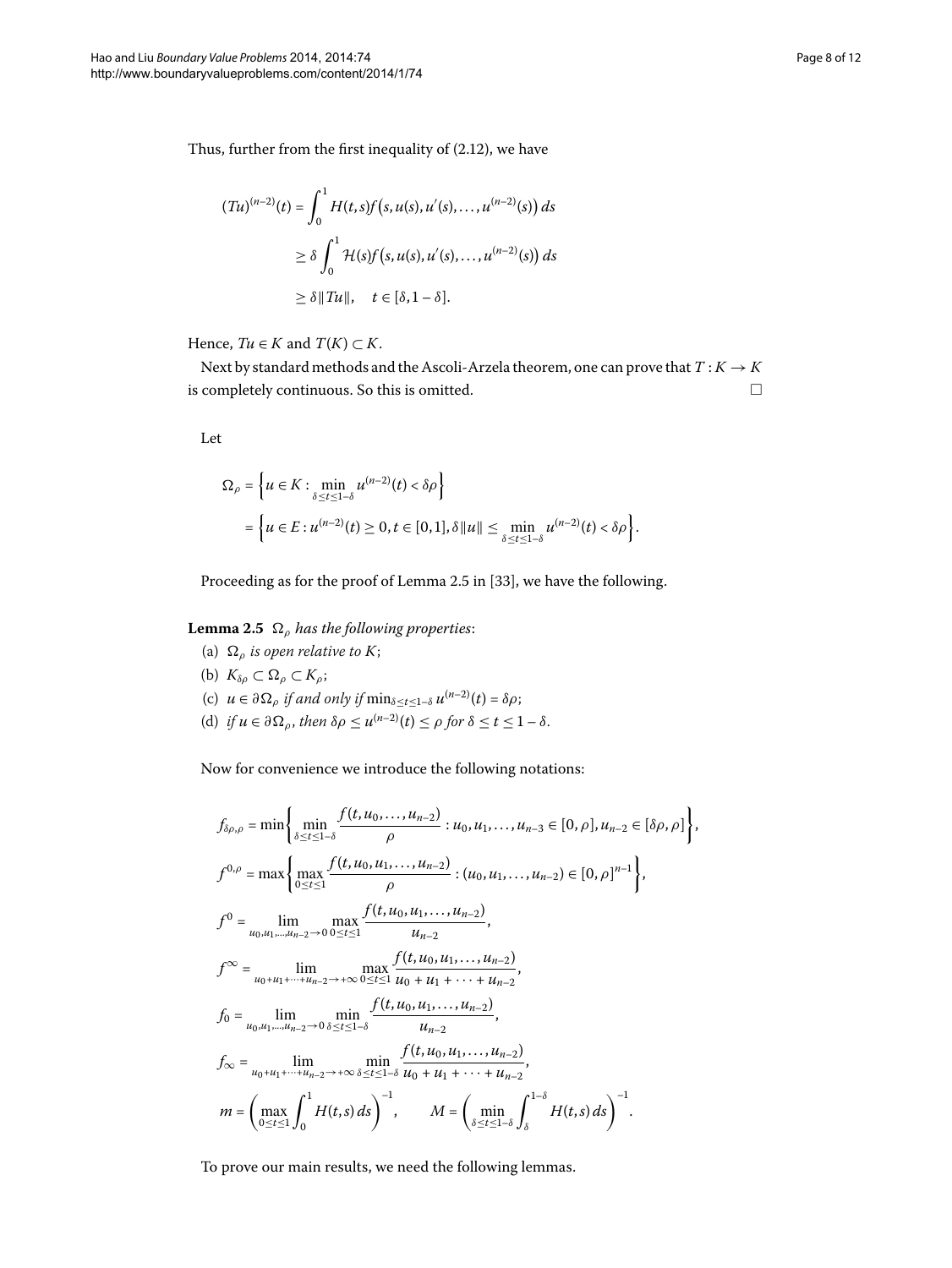<span id="page-8-2"></span>**Lemma 2.6** Assume that  $(H_1)$ ,  $(H_2)$  hold and f satisfies

<span id="page-8-0"></span>
$$
f^{0,\rho} \le m \quad \text{and} \quad u \neq Tu \quad \text{for } u \in \partial K_{\rho}, \tag{2.16}
$$

*then*  $i_K(T, K_o) = 1$ .

*Proof* For  $u \in \partial K_{\rho}$ , we have  $0 \le u^{(n-2)}(t) \le \rho$  and  $0 \le u^{(i)}(t) = \int_0^t u^{(i+1)}(s) ds \le$  $\max_{0 \le t \le 1} u^{(i+1)}(t) \le ||u|| = \rho, t \in [0,1], i = 0,1,\ldots,n-3.$  $\max_{0 \le t \le 1} u^{(i+1)}(t) \le ||u|| = \rho, t \in [0,1], i = 0,1,\ldots,n-3.$  Then by (2.16) we have, for  $t \in [0,1],$ 

<span id="page-8-3"></span><span id="page-8-1"></span>
$$
(Tu)^{(n-2)}(t) = \int_0^1 H(t,s)f(s,u(s),u'(s),...,u^{(n-2)}(s)) ds
$$
  
 
$$
\le m\rho \int_0^1 H(t,s) ds \le \rho = ||u||.
$$

This implies that  $||Tu|| \le ||u||$  for  $u \in \partial K_{\rho}$ . By the point (1) in Lemma 1.1, we have  $i_K(T, K_\rho) = 1.$  $\Box$ 

**Lemma 2.7** Assume that  $(H_1)$ ,  $(H_2)$  hold and f satisfies

$$
f_{\delta\rho,\rho} \ge \delta M \quad \text{and} \quad u \ne Tu \quad \text{for } u \in \partial \Omega_{\rho}, \tag{2.17}
$$

*then*  $i_K(T, K_\rho) = 0$ .

*Proof* Let  $e(t) = \frac{t^{n-2}}{(n-2)!}$ ,  $t \in [0,1]$ , then  $e \in K$  with  $||e|| = 1$ . Next we prove that

 $u \neq Tu + \lambda e$ ,  $u \in \partial \Omega_{\rho}, \lambda > 0$ .

In fact, if not, then there exist  $u_0 \in \partial \Omega_\rho$  and  $\lambda_0 > 0$  such that  $u_0 = Tu_0 + \lambda_0 e$ . By (2.17) and the point (d) in Lemma 2[.](#page-7-0)5, we have, for  $t \in [\delta, 1-\delta]$ ,

$$
u_0^{(n-2)}(t) = (Tu_0)^{(n-2)}(t) + \lambda_0 e^{(n-2)}(t)
$$
  
= 
$$
\int_0^1 H(t,s)f(s,u_0(s),u'_0(s),...,u_0^{(n-2)}(s)) ds + \lambda_0
$$
  

$$
\geq \int_{\delta}^{1-\delta} H(t,s)f(s,u_0(s),u'_0(s),...,u_0^{(n-2)}(s)) ds + \lambda_0
$$
  

$$
\geq \delta M \rho \int_{\delta}^{1-\delta} H(t,s) ds + \lambda_0 \geq \delta \rho + \lambda_0 > \delta \rho.
$$

This implies that  $\min_{t \in [\delta, 1-\delta]} u_0^{(n-2)}(t) > \delta \rho$ , and so by the point (c) in Lemma 2.5, this is a contradiction[.](#page-2-2) It follows from the point (2) of Lemma 1.1 that  $i_K(T, K_\rho) = 0$ .  $\Box$ 

## **3 Main results**

In the following, we shall give the main results on the existence of multiple positive solutions of BVP  $(1.1)$  $(1.1)$  $(1.1)$  and  $(1.2)$ .

**Theorem 3.1** Suppose that  $(H_1)$  and  $(H_2)$  are satisfied. In addition, assume that one of the *following conditions holds*.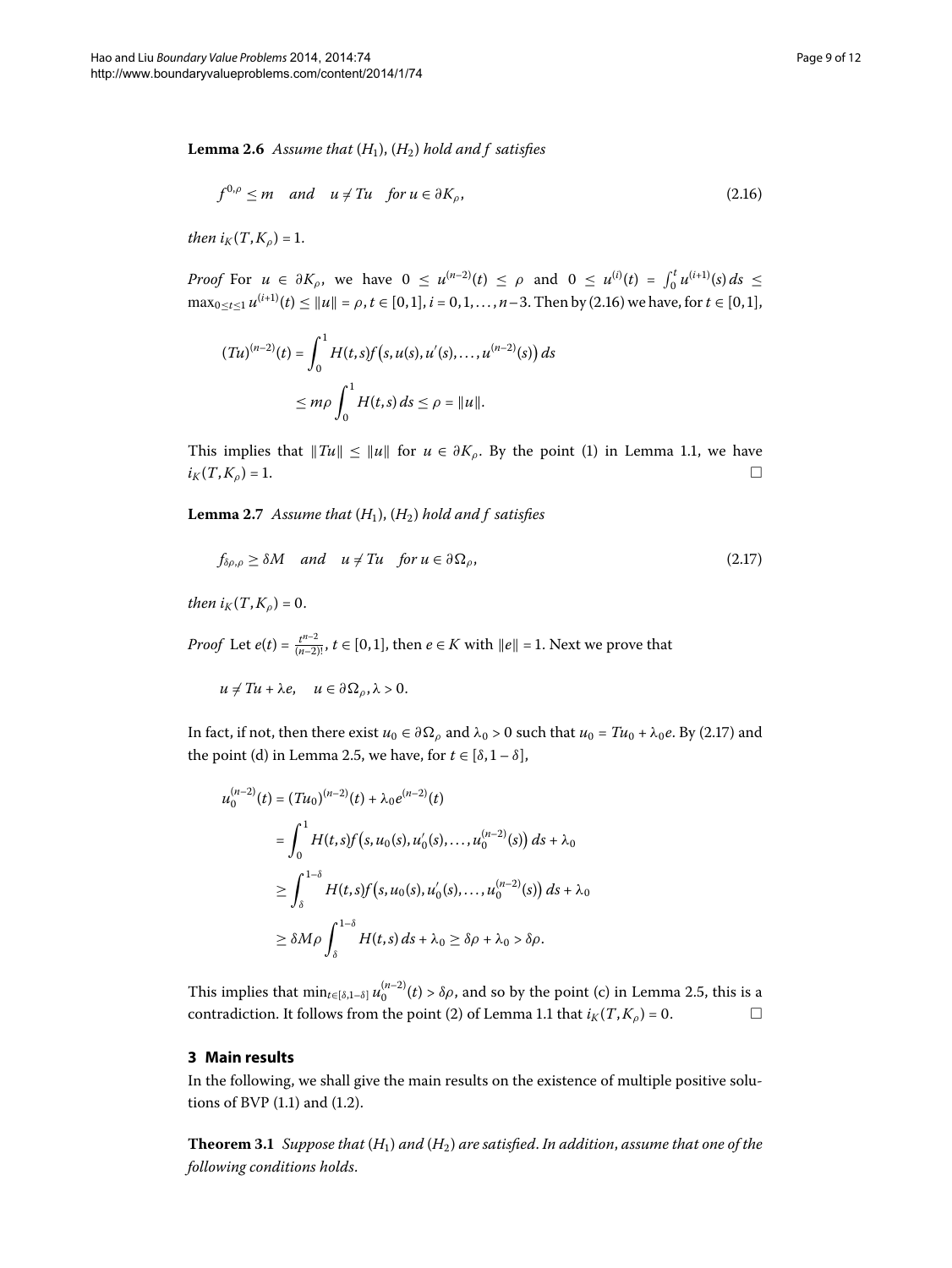(*H*<sub>3</sub>) *There exist*  $\rho_1$ ,  $\rho_2$ ,  $\rho_3 \in (0, +\infty)$  *with*  $\rho_1 < \delta \rho_2$  *and*  $\rho_2 < \rho_3$  *such that* 

$$
f^{0,\rho_1} \leq m
$$
,  $f_{\delta\rho_2,\rho_2} \geq \delta M$ ,  $u \neq Tu$  for  $u \in \partial \Omega_{\rho_2}$  and  $f^{0,\rho_3} \leq m$ .

(*H*<sub>4</sub>) *There exist*  $\rho_1, \rho_2, \rho_3 \in (0, +\infty)$  *with*  $\rho_1 < \rho_2 < \delta \rho_3$  *such that* 

$$
f_{\delta\rho_1,\rho_1} \ge \delta M
$$
,  $f^{0,\rho_2} \le m$ ,  $u \ne Tu$  for  $u \in \partial K_{\rho_2}$  and  $f_{\delta\rho_3,\rho_3} \ge \delta M$ .

*Then BVP* (1[.](#page-0-1)1) *and* (1.2) *has two nondecreasing positive solutions*  $u_1$ ,  $u_2$  *in K*. *Moreover*, *if*  $in (H_3) f^{0,p_1} \le m$  is replaced by  $f^{0,p_1} < m$ , then BVP (1.1) and (1.2) has a third nondecreasing *positive solution*  $u_3 \in K_0$ .

*Proof* Assume that (*H*<sub>3</sub>) holds. We show that either *T* has a fixed point  $u_1 \in \partial K_{\rho_1}$  or in  $\Omega_{\rho_2}$ ∖*K*<sub>*ρ*</sub> [.](#page-8-2) If *u* ≠ *Tu* for *u* ∈ *∂K<sub><i>ρ*</sub> ∪ *∂K<sub><i>ρ*</sub></sub>, by Lemmas 2.6 and 2.7, we have *i<sub>K</sub>*(*T*,*K<sub><i>ρ*</sub></sup>) = 1,  $i_K(T, \Omega_{\rho_2}) = 0$ , and  $i_K(T, K_{\rho_3}) = 1$ [.](#page-7-0) By Lemma 2.5(b), we have  $K_{\rho_1} \subset K_{\delta \rho_2} \subset \Omega_{\rho_2}$  since *ρ*<sub>1</sub> < *δρ*<sub>2</sub>[.](#page-2-2) It follows from Lemma 1.1(3) that *T* has a fixed point *u*<sub>1</sub> ∈  $\Omega_{p_2} \setminus K_{p_1}$ . Similarly, *T* has a fixed point  $u_2 \in K_{\rho_3} \backslash \Omega_{\rho_2}$ . The proof is similar when  $(H_4)$  holds.

**Corollary 3.1** *If there exists*  $\rho > 0$  *such that one of the following conditions holds:* 

 $(H_5)$   $0 \le f^0 < m, f_{\delta\rho,\rho} \ge \delta M, u \ne Tu$  *for*  $u \in \partial \Omega_\rho, 0 \le f^\infty < \frac{m}{n-1}$ ,  $(H_6)$   $M < f_0 \leq \infty$ ,  $f^{0,\rho} \leq m$ ,  $u \neq Tu$  *for*  $u \in \partial K_\rho$ ,  $M < f_\infty \leq \infty$ ,

*then BVP* (1[.](#page-0-1)1) *and* (1.2) *has at least two nondecreasing positive solutions in K.* 

*Proof* We show that  $(H_5)$  implies  $(H_3)$ . It is easy to verify that  $0 \le f^0 < m$  implies that there exists *ρ*<sub>1</sub> ∈ (0, *δρ*) such that *f*<sup>0,*ρ*<sub>1</sub></sup> < *m*. Let *k* ∈ (*f*<sup>∞</sup>,  $\frac{m}{n-1}$ ), by *f*<sup>∞</sup> <  $\frac{m}{n-1}$ , there exists *r* > *ρ* such  $\text{that } f(t, u_0, u_1, \ldots, u_{n-2}) \leq k(u_0 + u_1 + \cdots + u_{n-2}) \text{ for } t \in [0, 1], u_0 + u_1 + \cdots + u_{n-2} \in [r, +\infty).$ Let

$$
M' = \max\left\{\max_{t \in [0,1]} f(t, u_0, u_1, \dots, u_{n-2}) : u_0 + u_1 + \dots + u_{n-2} \in [0, r]\right\},\
$$
  

$$
\rho_3 > \max\left\{\frac{M'}{m - (n-1)k}, r\right\},\
$$

then for  $(u_0, u_1, \ldots, u_{n-2}) \in [0, \rho_3]^{n-1}$ , we have

$$
\max_{t\in[0,1]} f(t,u_0,u_1,\ldots,u_{n-2}) \leq M' + k(u_0+u_1+\cdots+u_{n-2}) \leq M' + k(n-1)\rho_3 < m\rho_3.
$$

This implies that  $f^{0,q_3} \leq m$  and  $(H_3)$  holds. Similarly,  $(H_6)$  implies  $(H_4)$ . This completes the proof.  $\Box$  $\Box$ 

**Remark 3.1** We establish the multiplicity of monotone positive solutions for a higher order differential equation with integral boundary conditions, and we allow the nonlinearity *f* to contain derivatives of the unknown function  $u(t)$  up to  $n-2$  order, so our work im-proves and generalizes the results of [2[\]](#page-10-2) to some degree.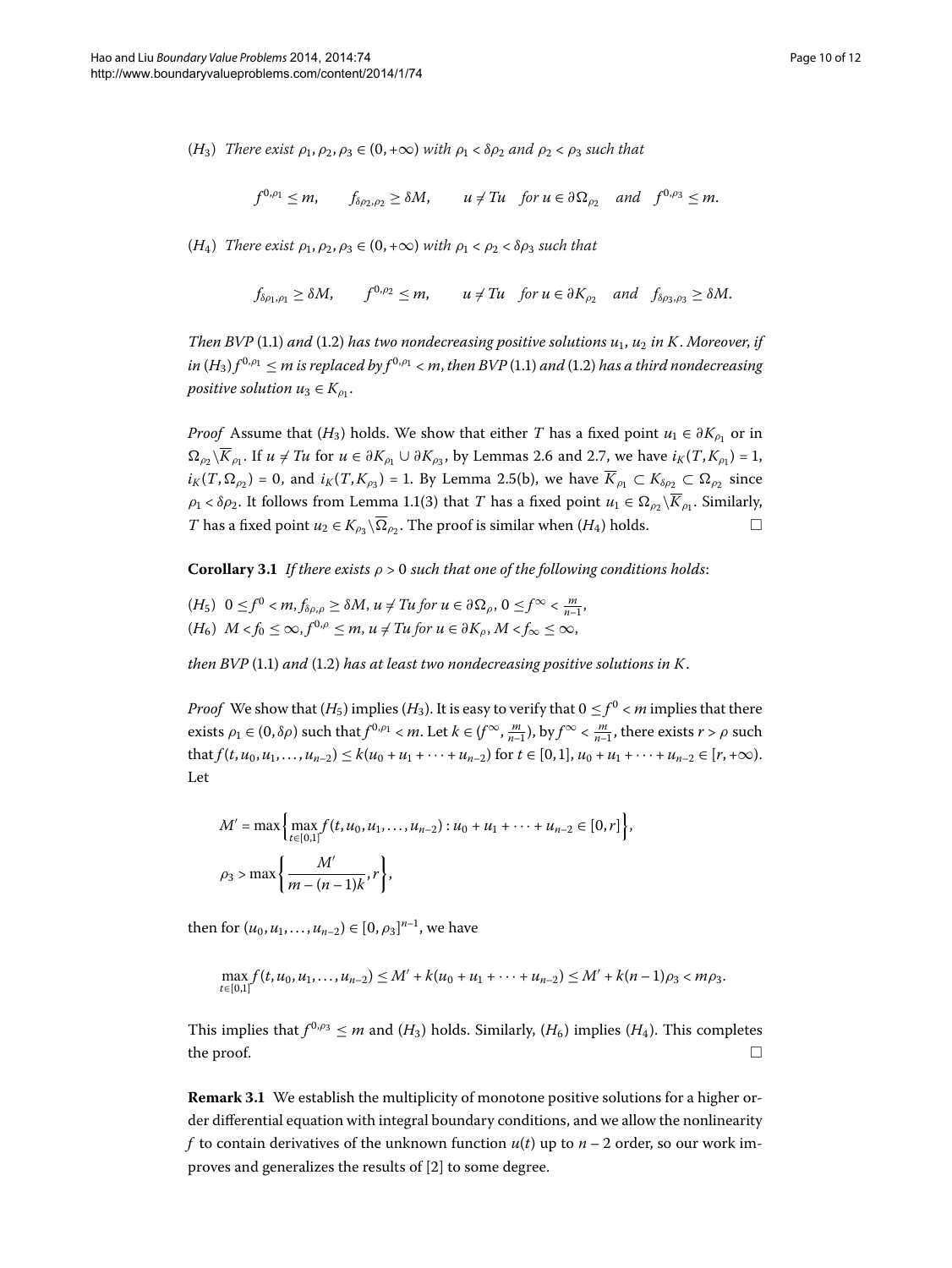#### **Competing interests**

The authors declare that they have no competing interests.

#### **Authors' contributions**

<span id="page-10-0"></span>XH wrote the first manuscript and LL corrected and improved the final version. Both authors read and approved the final manuscript.

#### **Acknowledgements**

<span id="page-10-2"></span>Research supported by the National Natural Science Foundation of China (11371221, 11201260), the Specialized Research Fund for the Doctoral Program of Higher Education of China (20123705120004, 20123705110001), a Project of Shandong Province Higher Educational Science and Technology Program (J11LA06) and Foundation of Qufu Normal University (BSQD20100103).

#### <span id="page-10-3"></span>Received: 17 January 2014 Accepted: 19 March 2014 Published: 28 Mar 2014

#### **References**

- 1. Eloe, PW, Ahmad, B: Positive solutions of a nonlinear nth order boundary value problem with nonlocal conditions. Appl. Math. Lett. 18, 521-527 (2005)
- 2. Graef, JR, Yang, B: Positive solutions to a multi-point higher order boundary value problem. J. Math. Anal. Appl. 316, 409-421 (2006)
- 3. Graef, JR, Henderson, J, Wong, PJY, Yang, B: Three solutions of an nth order three-point focal type boundary value problem. Nonlinear Anal. 69, 3386-3404 (2008)
- 4. Hao, X, Liu, L, Wu, Y: Positive solutions for second order differential systems with nonlocal conditions. Fixed Point Theory 13, 507-516 (2012)
- 5. Hao, X, Liu, L, Wu, Y: On positive solutions of m-point nonhomogeneous singular boundary value problem. Nonlinear Anal. 73, 2532-2540 (2010)
- 6. Henderson, J, Luca, R: On a system of second-order multi-point boundary value problems. Appl. Math. Lett. 25, 2089-2094 (2012)
- <span id="page-10-1"></span>7. Karaca, IY: Positive solutions of an nth order multi-point boundary value problem. J. Comput. Anal. Appl. 14, 181-193 (2012)
- <span id="page-10-4"></span>8. Ma, R: Existence of positive solutions for superlinear semipositone m-point boundary-value problems. Proc. Edinb. Math. Soc. 46, 279-292 (2003)
- 9. Hao, X, Xu, N, Liu, L: Existence and uniqueness of positive solutions for fourth-order m-point boundary value problems with two parameters. Rocky Mt. J. Math. 43, 1161-1180 (2013)
- <span id="page-10-5"></span>10. Zhang, X: Eigenvalue of higher-order semipositone multi-point boundary value problems with derivatives. Appl. Math. Comput. 201, 361-370 (2008)
- <span id="page-10-6"></span>11. Zhang, X, Liu, L: A necessary and sufficient condition of positive solutions for nonlinear singular differential systems with four-point boundary conditions. Appl. Math. Comput. 215, 3501-3508 (2010)
- <span id="page-10-7"></span>12. Zhang, X, Liu, L: Positive solutions of four-order multi-point boundary value problems with bending term. Appl. Math. Comput. 194, 321-332 (2007)
- 13. Gallardo, JM: Second order differential operators with integral boundary conditions and generation of semigroups. Rocky Mt. J. Math. 30, 1265-1292 (2000)
- 14. Karakostas, GL, Tsamatos, PC: Multiple positive solutions of some Fredholm integral equations arisen from nonlocal boundary-value problems. Electron. J. Differ. Equ. 2002, 1-17 (2002)
- 15. Lomtatidze, A, Malaguti, L: On an nonlocal boundary-value problems for second order nonlinear singular differential equations. Georgian Math. J. 7, 133-154 (2000)
- 16. Boucherif, A: Second-order boundary value problems with integral boundary conditions. Nonlinear Anal. 70, 364-371 (2009)
- 17. Feng, M, Ji, D, Ge, W: Positive solutions for a class of boundary-value problem with integral boundary conditions in Banach spaces. J. Comput. Appl. Math. 222, 351-363 (2008)
- 18. Hao, X, Liu, L, Wu, Y, Sun, Q: Positive solutions for nonlinear nth-order singular eigenvalue problem with nonlocal conditions. Nonlinear Anal. 73, 1653-1662 (2010)
- 19. Hao, X, Liu, L, Wu, Y, Xu, N: Multiple positive solutions for singular nth-order nonlocal boundary value problem in Banach spaces. Comput. Math. Appl. 61, 1880-1890 (2011)
- 20. Infante, G, Webb, JRL: Nonlinear non-local boundary-value problems and perturbed Hammerstein integral equations. Proc. Edinb. Math. Soc. 49, 637-656 (2006)
- 21. Jiang, J, Liu, L, Wu, Y: Second-order nonlinear singular Sturm-Liouville problems with integral boundary conditions. Appl. Math. Comput. 215, 1573-1582 (2009)
- 22. Kang, P, Wei, Z: Three positive solutions of singular nonlocal boundary value problems for systems of nonlinear second-order ordinary differential equations. Nonlinear Anal. 70, 444-451 (2008)
- 23. Kong, L: Second order singular boundary value problems with integral boundary conditions. Nonlinear Anal. 72, 2628-2638 (2010)
- 24. Ma, H: Symmetric positive solutions for nonlocal boundary value problems of fourth order. Nonlinear Anal. 68, 645-651 (2008)
- 25. Webb, JRL: Nonlocal conjugate type boundary value problems of higher order. Nonlinear Anal. 71, 1933-1940 (2009)
- 26. Webb, JRL, Infante, G: Positive solutions of nonlocal boundary value problems: a unified approach. J. Lond. Math. Soc. 74, 673-693 (2006)
- 27. Webb, JRL, Infante, G: Positive solutions of nonlocal boundary value problems involving integral conditions. Nonlinear Differ. Equ. Appl. 15, 45-67 (2008)
- 28. Liu, L, Hao, X, Wu, Y: Positive solutions for singular second order differential equations with integral boundary conditions. Math. Comput. Model. 57, 836-847 (2013)
- 29. Yang, Z: Existence and nonexistence results for positive solutions of an integral boundary value problem. Nonlinear Anal. 65, 1489-1511 (2006)